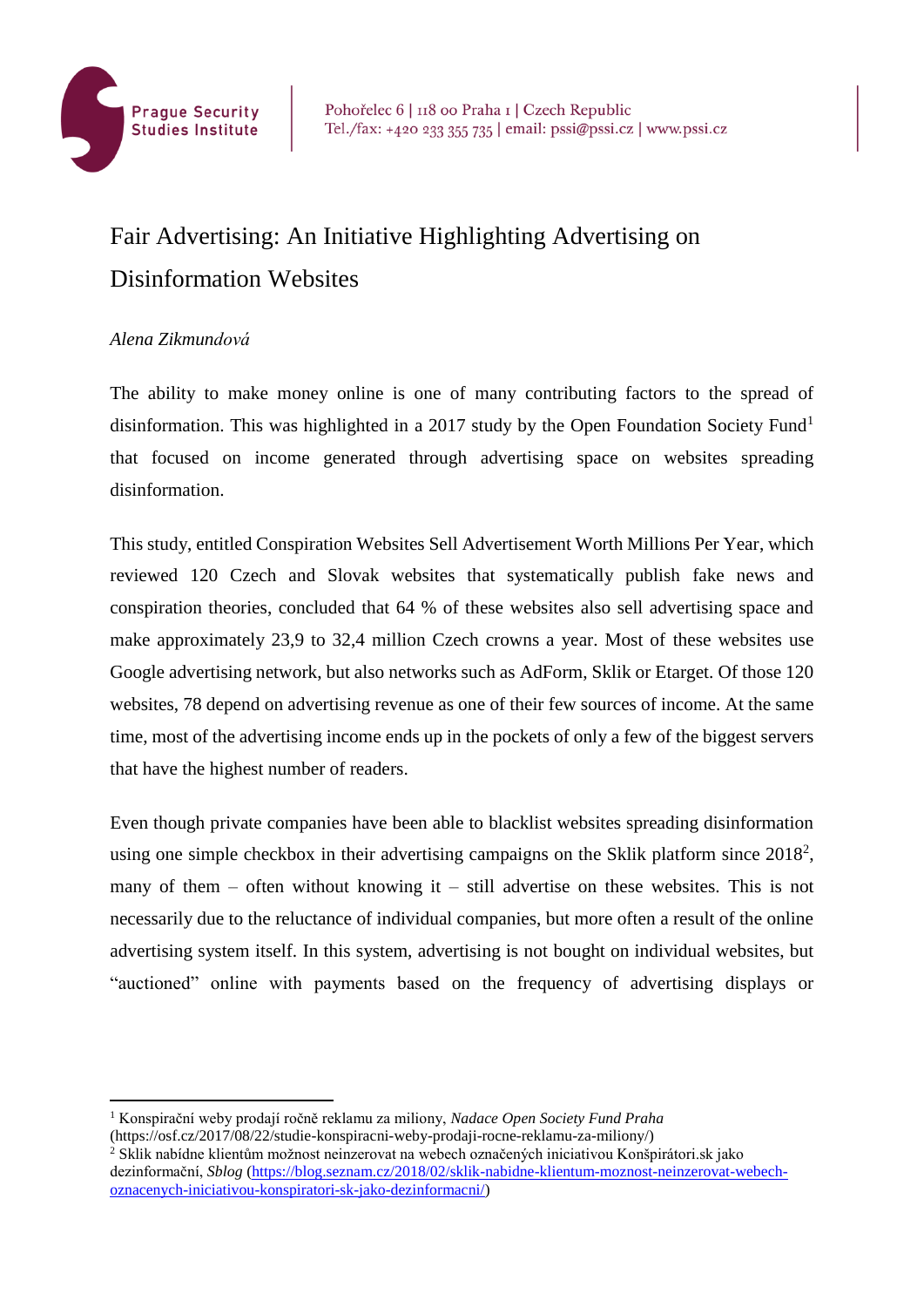

engagement with advertisements. In other words, advertisement choices are made on the basis of how much visibility and how many clicks it receives.

Specific advertisements are linked to target groups. It means that the topic of an article and the profile of a reader are matched together automatically to create an effective advertising. At the same time, however, it can lead to a situation where the advertiser might not be aware of where their advertisement is being displayed.

To raise awareness of how the advertising system works and its role in financing the spread of disinformation online, the *Fair Advertising* initiative was created by two young people in October 2019. This initiative notifies companies when their advertisements appear on websites known to be spreading disinformation so that they are aware that they are financially supporting these websites with their advertising payments.

This initiative is one of the outcomes of the hackathon called *How to strengthen free and democratic society?* held by the Institute for Politics and Society together with the Friedrich Naumann Foundation for Freedom  $12<sup>th</sup>$  to  $13<sup>th</sup>$  of October 2019<sup>3</sup>.

The main communication platform for the initiative is their Twitter account AdvertiseFAIR<sup>4</sup>. This account posts screenshots of advertisements found on websites spreading disinformation and tags specific companies connected to these advertisements so that they can react.

This project uses tweets in order to connect the public with the advertisers. The initiative itself does not focus on identifying websites spreading disinformation and relies on the list of Konšpirátori.sk website<sup>5</sup>, created by the civic association Konšpirátori, which identifies problematic websites and then uses a panel of experts judging the websites through publicly available criteria in order to evaluate the risks associated with them.

<sup>3</sup> Hackathon: jak posílit svobodnou a demokratickou společnost, *Institut pro politiku a společnost* <https://www.politikaspolecnost.cz/aktualne/hackathon/>

<sup>4</sup> *Twitter AdvertiseFair (*[https://twitter.com/AdvertiseFAIR\)](https://twitter.com/AdvertiseFAIR)

<sup>5</sup> Zoznam stránok so sporným obsahom, *Kospiratori.sk* [\(https://www.konspiratori.sk/zoznam-stranok.php\)](https://www.konspiratori.sk/zoznam-stranok.php)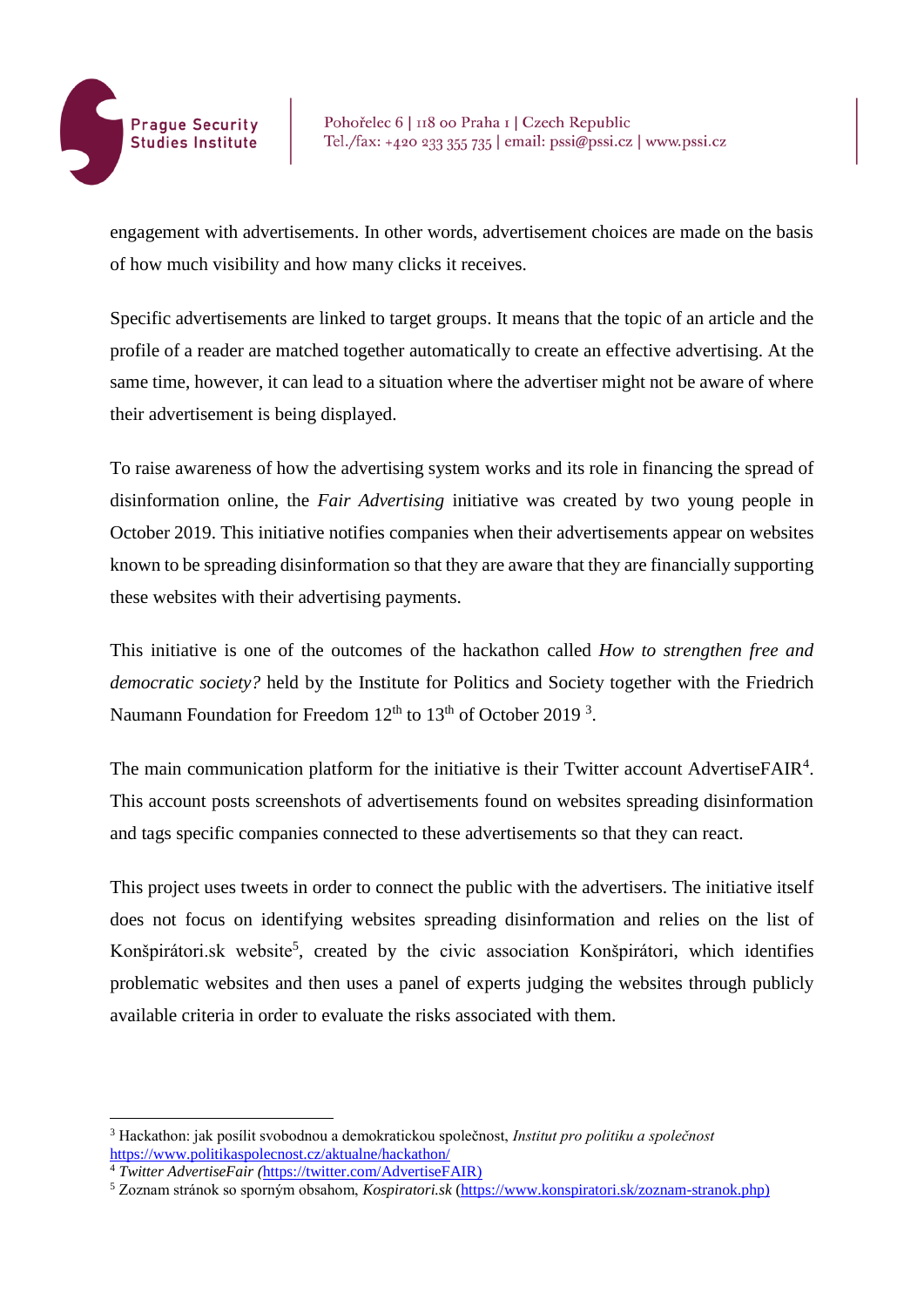

Pohořelec 6 | 118 00 Praha 1 | Czech Republic Tel./fax: +420 233 355 735 | email: pssi@pssi.cz | www.pssi.cz

In the four months following the launch of the *Fair Advertising* initiative, 129 companies were notified regarding their advertisements on disinformation websites. Only 24 of these contacted companies responded to this notification. Most of these responses, however, were positive. For example, Česká Spořitelna Bank responded that the advertisement on AC24 website was a mistake in the advertising setting and they also stressed the company's commitment not to advertise on websites spreading disinformation. Other companies were less frank in their reaction, claiming that they were not able to influence the placement of their advertisement. These comments highlight the reality that many companies have insufficient knowledge concerning how to control their online advertising space.

The small number of reactions also demonstrates that companies are not fully aware that their own advertisement can be used to finance fake news. This fact seems even more alarming as advertisements are often displayed next to articles with content that could harm the company's reputation or potentially lower sales of their products.

Raiffeisenbank, for example, advertised alongside an article entitled "Europe is so weak that China could buy it" with a banner featuring a big button "I WANT THAT".<sup>6</sup> Telecommunications provider O2 advertised a new package of 6GB data next to an article warning about the dangers of 5G: "Exposed: 5G is an attack weapon"<sup>7</sup>, and Astratex, part of the Agrofert conglomerate, advertised their products next to an article claiming that the end of Austria was coming with the first female Muslim minister.<sup>8</sup>

The placement of advertisements on disinformation websites is not only an issue for companies but also for non-profit organizations and government institutions. One organization found to be advertising on a problematic website was the UN children's fund UNICEF. When notified of this by Fair Advertising, they promised to withdraw the advertisements. <sup>9</sup> Additionally, advertisements from organizations like Forum 2000 and Light for the World were visible on

<sup>6</sup> *Twitter AdvertiseFair (*https://twitter.com/AdvertiseFAIR/status/1185451442418716672)

<sup>7</sup> *Twitter AdvertiseFair (*https://twitter.com/AdvertiseFAIR/status/1203627180598743042)

<sup>8</sup> *Twitter AdvertiseFair (*[https://twitter.com/AdvertiseFAIR/status/1219193137446445056\)](https://twitter.com/AdvertiseFAIR/status/1219193137446445056)

<sup>9</sup> *Twitter AdvertiseFair* [\(https://twitter.com/AdvertiseFAIR/status/1186545297410924545\)](https://twitter.com/AdvertiseFAIR/status/1186545297410924545)